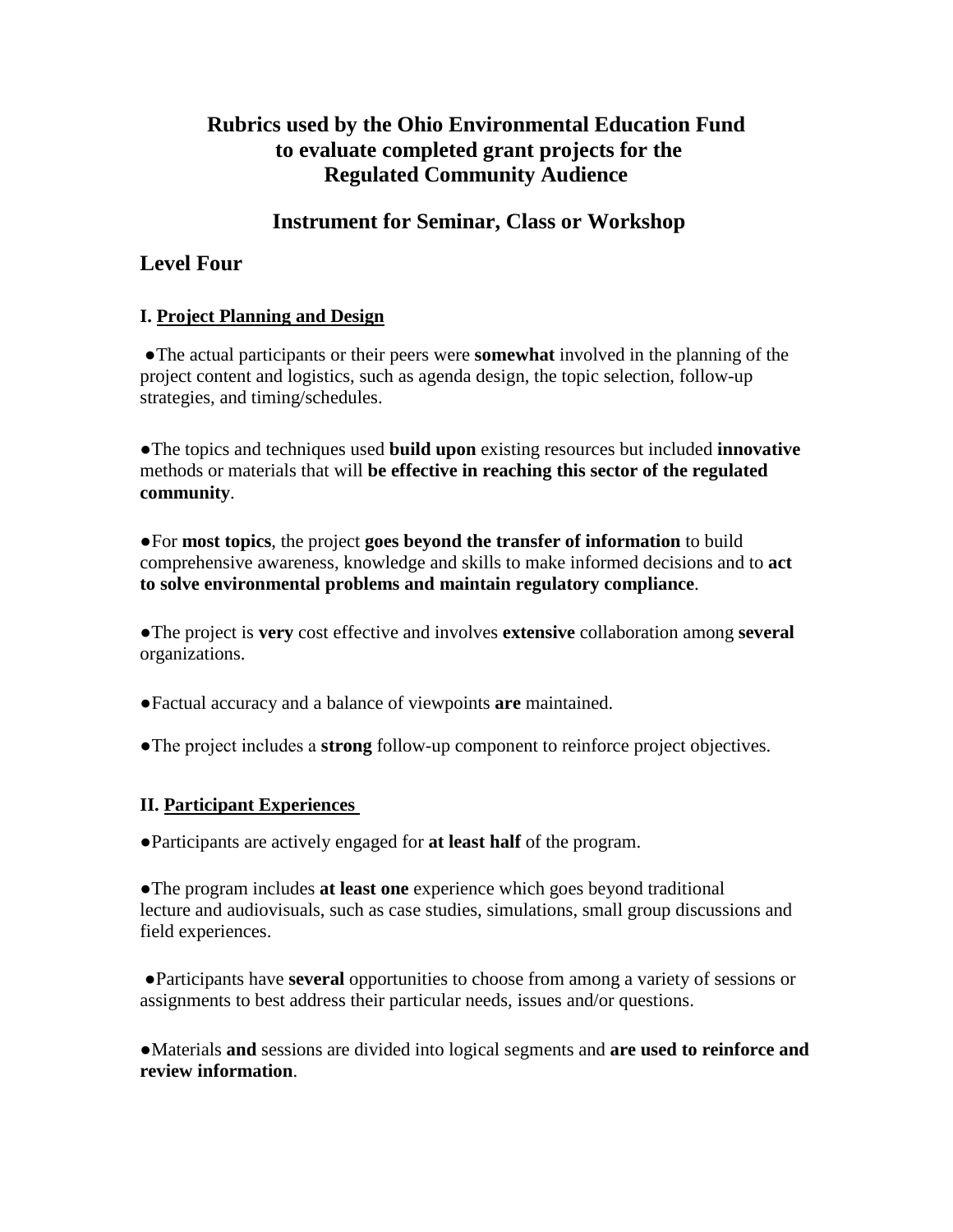●As a part of the program, participants **are informed** about how to access additional resources as they are using the information from the training and/or if there are changes in the regulations.

### **III. Evaluation and Results**

●A **comprehensive evaluation process** was a part of the project.

●The evaluation results characterize the program as **strong and successful**.

●**Follow-up contact is made within 2-6 months** to determine how the workshop participants are using the materials and information received at the training to comply with regulations and/or train their employees/operators.

# **Level Three – Seminar, Class or Workshop**

## **I. Project Planning and Design**

●The actual participants or their peers were **minimally** involved in the planning of the project content and format including design, topic selection, and dissemination strategies.

●The topics and techniques used **build upon** existing resources but include **at least one innovative** method or material that will **be effective in reaching this sector of the regulated community**.

●**For a few topics**, the project **goes beyond the transfer of information** to build comprehensive awareness, knowledge and skills to make informed decisions and to **act to solve environmental problems and maintain regulatory compliance**.

●The project is **somewhat** cost effective and involves collaboration among **several**  organizations.

●Factual accuracy and a balance of viewpoints **are** maintained.

●The project includes **some** follow-up component.

## **II. Participant Experiences**

●Participants are actively engaged for **at least 25%** of the program.

●The program includes at least **one** experience which goes beyond traditional lecture and audiovisuals.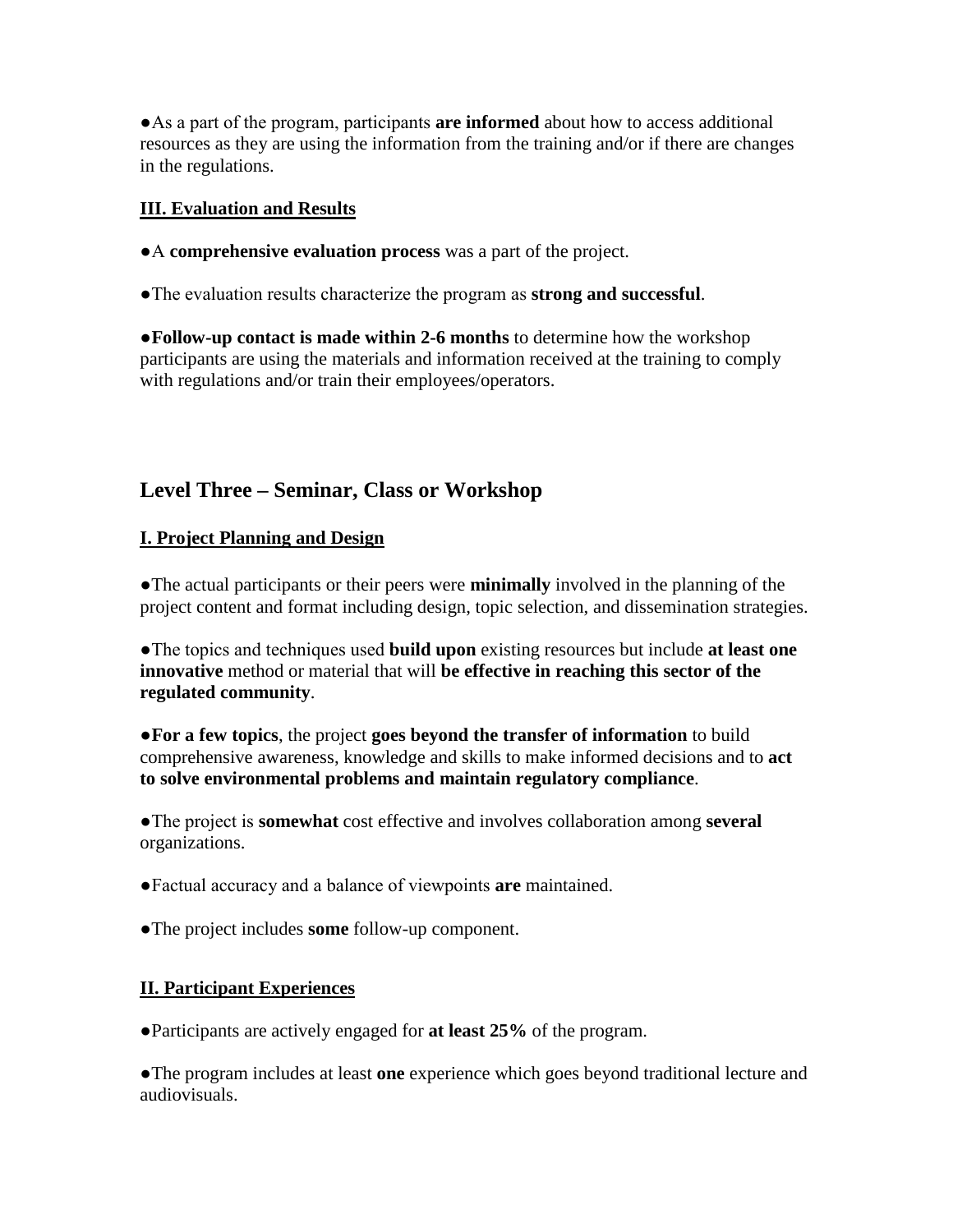●Participants have **at least one** opportunity to choose from among a variety of sessions or assignments.

●Materials **and/or** sessions are divided into logical segments and **are used to reinforce and review information**.

●As a part of the program, participants **are informed** about how to access additional resources as they are using the information from the training and/or if there are changes in the regulations.

#### **III. Evaluation and Results**

**• An evaluation** of the project was conducted.

●The evaluation results characterize the program as **successful**.

● **Follow-up contact is made within 6 - 12 months** to determine how the workshop participants are using the materials and information received at the training to comply with regulations and/or train their employees/operators.

### **Level Two – Seminar, Class or Workshop**

#### **I. Project Planning and Design**

●The actual participants or their peers were **not** involved in the planning of the project.

●The topics and techniques **use only** existing resources that **might be effective** in reaching this sector of the regulated community**.**

●The project includes **only the transfer of information**.

●The project is **not very cost effective** and is conducted by **only one** organization or agency.

●Factual accuracy and a balance of viewpoints **are usually** maintained.

●The project includes a **minimal** follow-up component.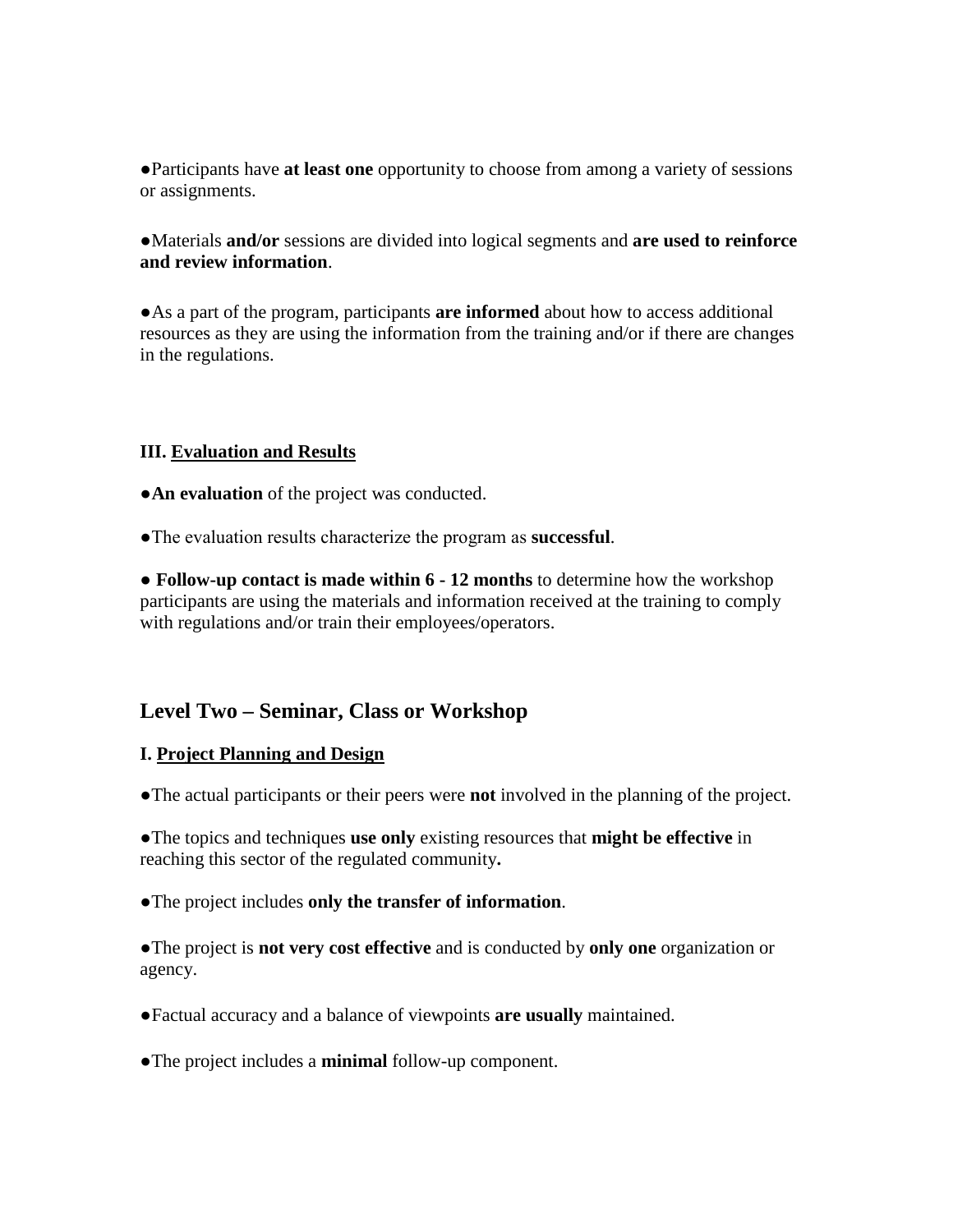### **II. Participant Experiences**

●Participants are actively engaged for **at least some portion** of the program.

●The program includes **no** experience which goes beyond traditional lecture and audiovisuals.

●Participants have **at least one** opportunity to choose from among a variety of sessions or assignments.

- ●Materials **and/or** sessions are divided into **somewhat logical** segments.
- \***No** information was provided on how to access materials or resources after the training

#### **III. Evaluation and Results**

- **Little** evaluation of the project is evident.
- Evaluation results are **mixed or inconclusive.**
- **No** follow-up contact is made.

## **Level One – Seminar, Class or Workshop**

#### **I. Project Planning and Design**

- ●The actual participants or their peers were **not** involved in the planning of the project.
- ●The topics and techniques **use only** existing resources that may or may not be effective.
- ●The project includes **only the transfer of information**.
- ●The project is **not** cost effective and is conducted by **only one** organization or agency.
- ●Factual accuracy and a balance of viewpoints **are not** maintained.
- ●The project includes **no** follow-up component.

#### **II. Participant Experiences**

●Participants are **not** actively engaged at all during the program.